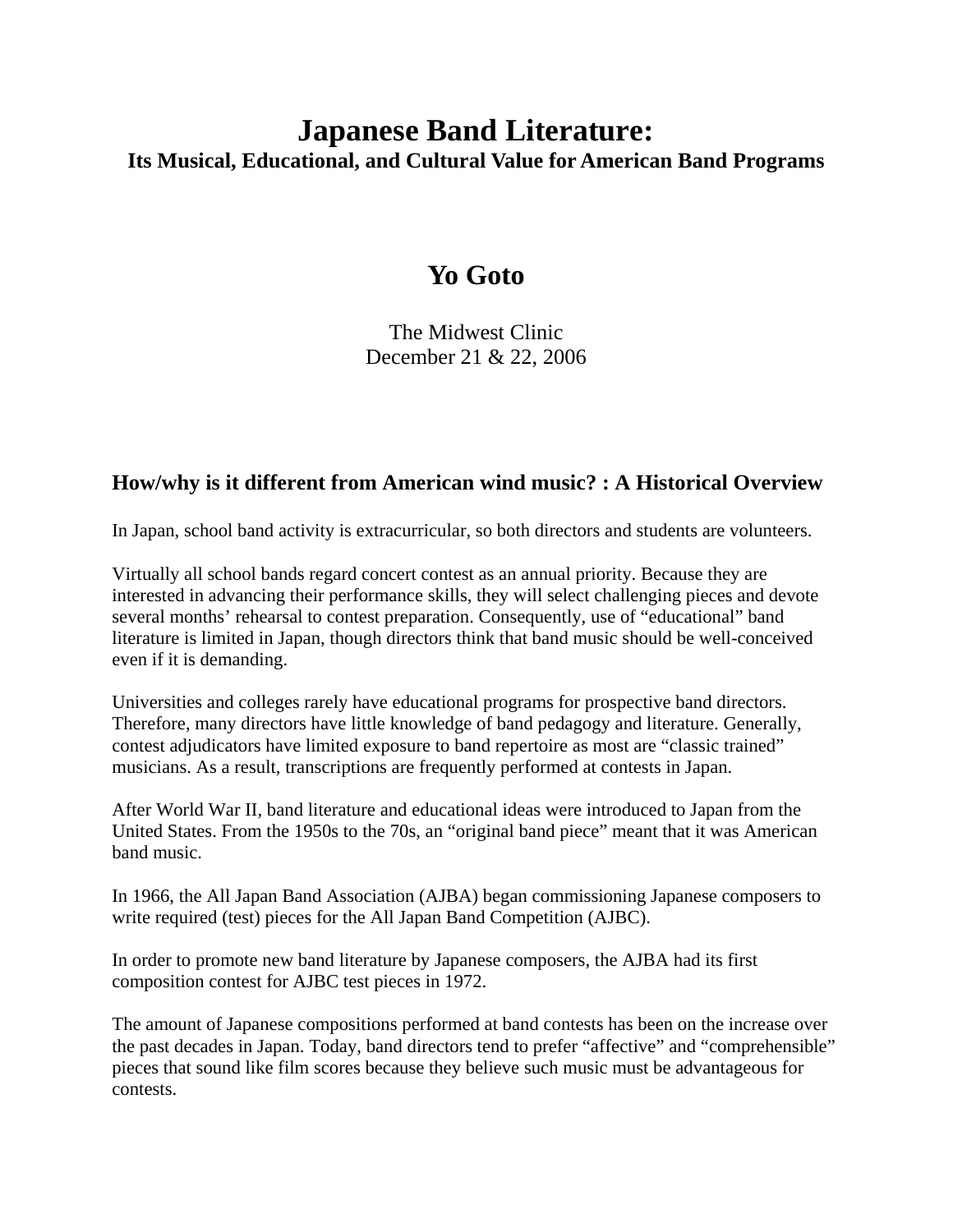#### **The Diversity of Japanese Composition**

- (1) Composers writing from Japanese musical tradition and culture Kiyoshige Koyama (b. 1914) Hiroshi Ohguri (1918-1982) Tetsunosuke Kushida (b. 1935)
- (2) Composers strongly influenced by Western musical ideas Akira Miyoshi (b. 1933) Bin Kaneda (1935-2002) Hiroshi Hoshina (b. 1936)
- (3) Composers exploring contemporary sound Masato Tsuyuki (b. 1965) Fumio Tamura (b. 1968) Yoshio Nakahashi (b. 1978)
- (4) A composer contributing to young bands Naoya Wada (b. 1986)
- (5) Composers who integrate compositional ideas and techniques Toshio Mashima (b. 1949) Soichi Konagaya (b. 1949) Akira Toda (b. 1953) Masamicz Amano (b. 1957) Tomohiro Tatebe (b. 1957) Yo Goto (b. 1958) Yasuhide Ito (b. 1960) Toshinari Iijima (b. 1960) Shin'ya Takahashi (b. 1962) Jun Nagao (b. 1964) Eiji Suzuki (b. 1965) Chang Su Koh (b. 1970) Itaru Sakai (b. 1970) Hayato Hirose (b. 1974) Satoshi Yagisawa (b. 1975)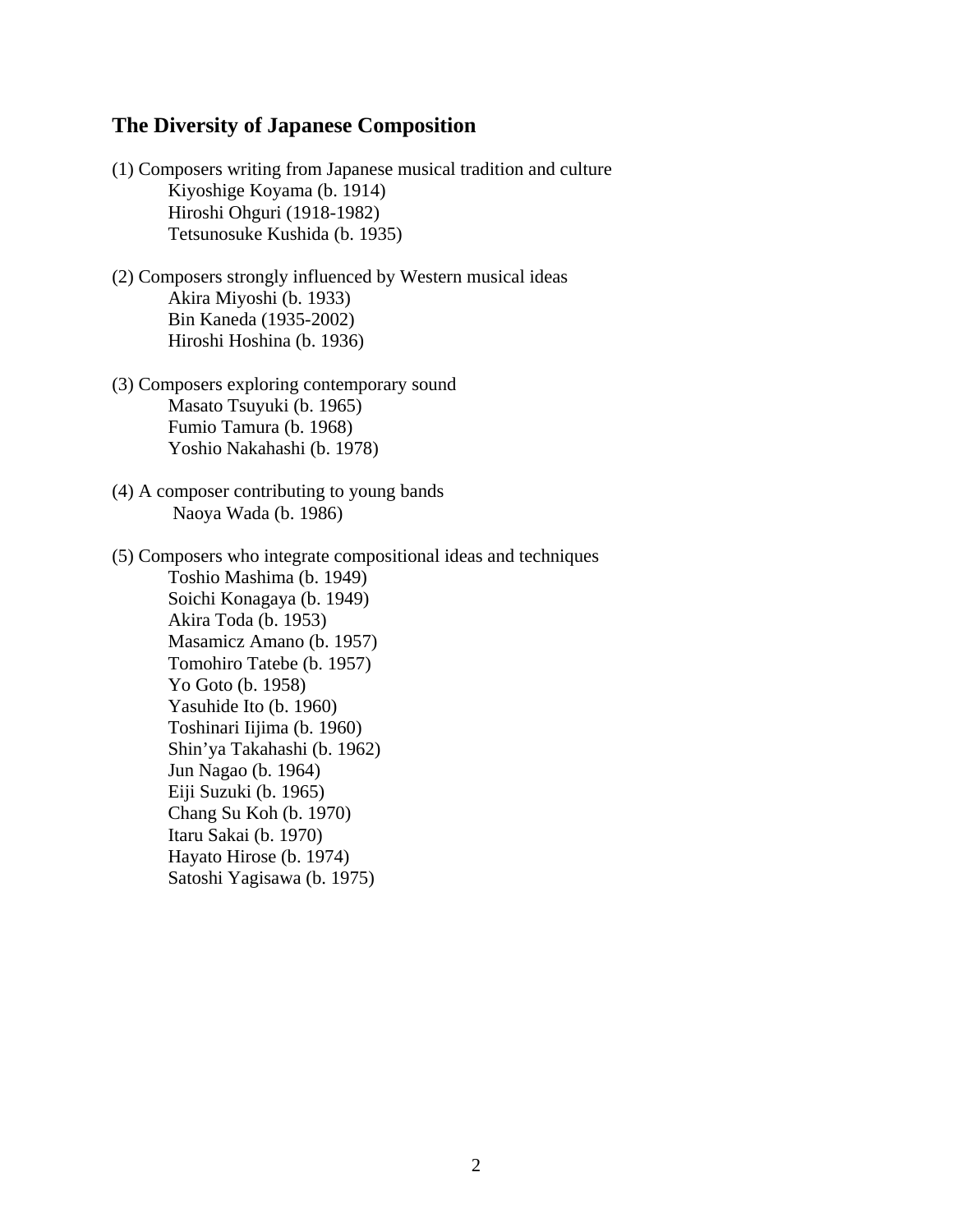#### **What can be taught through performance music in band classrooms?**

Rehearsals should be planned to attain specific goals that arise from each composition. The composition is both played and studied.<sup>[1](#page-2-0)</sup>

School band directors have the opportunity to emphasize "the academic role" of bands by giving instruction not only in the performance skills and information needed to perform specific piece but also towards an understanding about the piece and music in general.<sup>[2](#page-2-1)</sup>

### **Compositions Useful as Materials for Educational Goals**

(1) To explore cultural issues

Yasuhide Ito, *Festal Scenes* Yasuhide Ito, *Funa-Uta* Bin Kaneda, *Warabe-Uta: Japanese Folk Song Suite* Soichi Konagaya: *Japanese Tune* Tetsunosuke Kushida, *Asuka* Tetsunosuke Kushida, *Clouds in Collage* Tetsunosuke Kushida, *Collage for Band: On Folk Songs from Tohoku District* Tetsunosuke Kushida, *Ikaruga* Kinya Matsuura, *Han-Nya* Akira Toda, *Warabe* Shin'ya Takahashi, *Jalan-jalan: Visions of Isle of the Gods* Tomohiro Tatebe, *Suite on Celtic Folk Songs* 

(2) To understand formal structure Bin Kaneda, *Passacaglia for Symphonic Band*

(3) To learn lyrical style Hayato Hirose, *Moment Musical* Hiroshi Hoshina, *Fu-Mon (Dunes)*  Toshinari Iijima, *A Stroll by the Lakeside* Yukiko Nishimura, *Star Ship* Tomohiro Tatebe, *Intermezzo 11/09/01* 

<sup>&</sup>lt;u>1</u> <sup>1</sup> Robert J. Garofalo, *Blueprint for Band* (Fort Lauderdale, FL: Meredith Music Publications, 1983), 98

<span id="page-2-1"></span><span id="page-2-0"></span>Richard Miles, ed., *Teaching Music through Performance in Band,* vol. 1, *Why We Wrote This Book,* by Larry Blocher (Chicago: GIA Publications, 1997), 5-6.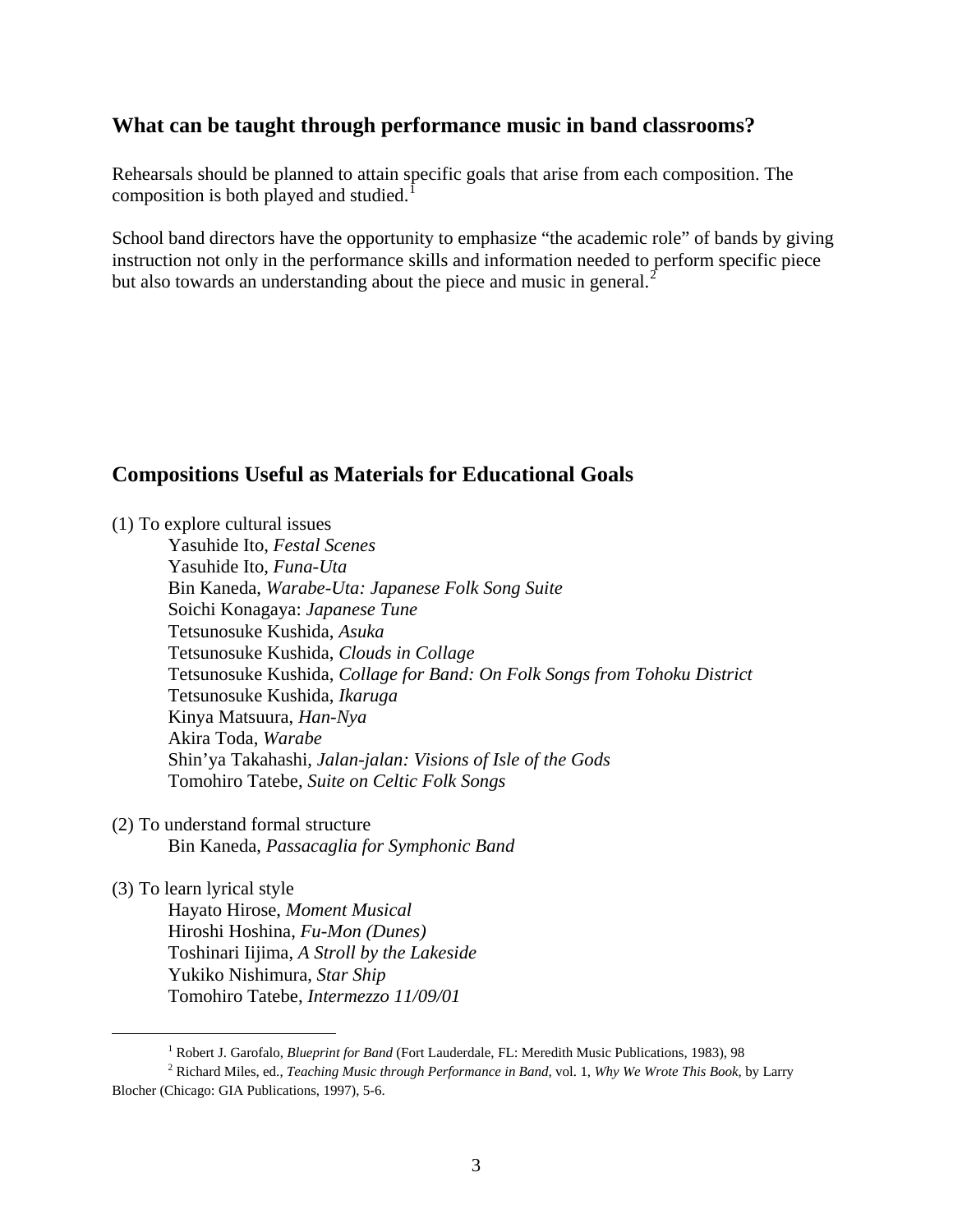- (4) To focus on rhythmic interest Yo Goto, *Dancing in Air*  Hiroshi, Hoshina, *An Ancient Festival*  Itaru Sakai, *Daibutsu To Shika: Great Buddha and Deer* Tomohiro Tatebe, *Dance Celebration*
- (5) To study contemporary vocabulary Masamicz Amano, *Yugagyo Cyugan: azuma kagami ibun* Akira Miyoshi, *Festa for Wind Orchestra* Masato Tsuyuki, *Abstract for Band*
- (6) To improve young band musicianship Shin'ya Takahashi, *Gold Rush!* Naoya Wada, *The Explorers of Orion* Naoya Wada, *As the Dawn Breaks*
- (7) To stimulate mature musicians

Masamicz Amano, *La Suite Excentrique* Yo Goto, *Lux Aeterna*  Wataru Hokoyama, *Beyond* Hayato Hirose, *Pirate's Dream*  Toshio Mashima, *Jacob's Ladder to a Crecent* Toshio Mashima, *Les trios notes du Japon* Eiji Suzuki, *Three Spectacles for Navy Blue*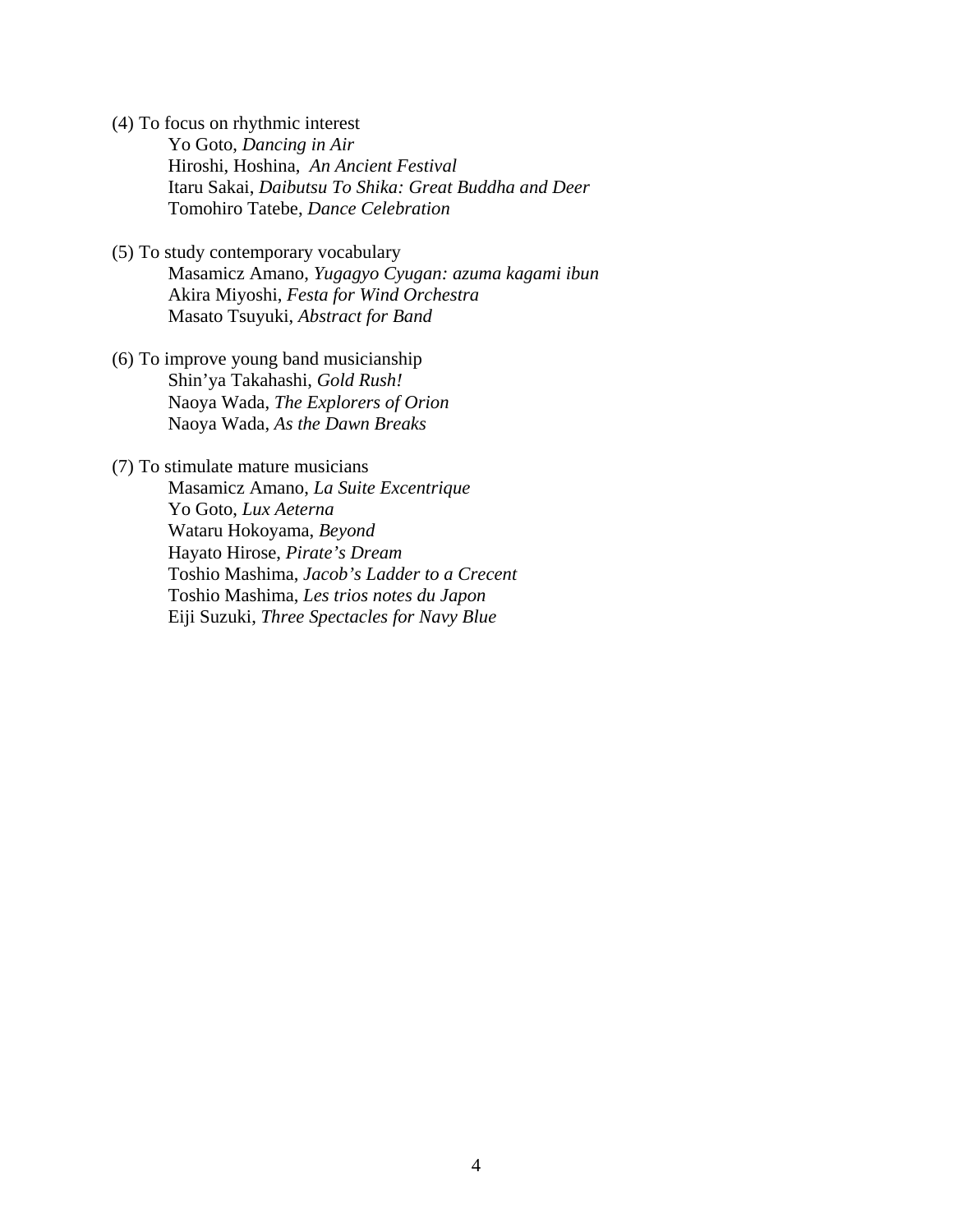## **List of Japanese Composers' Works Published in the United States and European Countries**

| Composer                             | Title                                                | <b>Duration Grade</b> |               | Publisher            | Recording         |  |  |  |
|--------------------------------------|------------------------------------------------------|-----------------------|---------------|----------------------|-------------------|--|--|--|
| Akiyama, Toshio                      | Japanese Songs                                       |                       | 2             | <b>Masters Music</b> |                   |  |  |  |
| Abe, Yuichi                          | Futurism for Wind Orchestra                          | 4:00                  | 4             | <b>Bravo Music</b>   | <b>BATP-6004</b>  |  |  |  |
| Amano, Masamicz                      | La Suite Excentrique                                 | 11:10                 | 5             | <b>Bravo Music</b>   | BOCD-7472/73      |  |  |  |
| Fukuda, Yosuke                       | Dancing in the Wind                                  | 5:25                  | 3.5           | <b>Bravo Music</b>   |                   |  |  |  |
| Goto, Yo                             | Dancing in Air                                       | 6:00                  | 3.5           | C. Alan              |                   |  |  |  |
|                                      | Lux Aeterna                                          | 7:30                  | 5             | <b>Bravo Music</b>   | BOCD-7450/51      |  |  |  |
|                                      |                                                      |                       |               |                      | <b>GIA CD-638</b> |  |  |  |
| Hirose, Hayato                       | American Overture                                    | 5:00                  | 4             | De Haske             | DHR 01-031-3      |  |  |  |
|                                      | <b>Moment Musical</b>                                | 3:35                  | 2.5           | De Haske             | <b>OMSB-2810</b>  |  |  |  |
|                                      | Norman Rockwell Suite                                | 8:00                  | 5             | De Haske             |                   |  |  |  |
|                                      | Pirate's Dream                                       | 13:00                 | 4             | De Haske             | DHR 04-017-3      |  |  |  |
|                                      | The Bremen Town Musicians                            | 9:15                  | 4             | De Haske             | DHR 04-014-3      |  |  |  |
| Hokoyama, Wataru                     | Beyond                                               | 9:00                  | 5             | <b>Masters Music</b> |                   |  |  |  |
| Hoshina, Hiroshi                     | <b>Ceremonial Dance</b>                              | 10:00                 | 4             | <b>Masters Music</b> |                   |  |  |  |
|                                      | Fanfare and Celebration                              | 9:00                  | 4             | <b>Masters Music</b> |                   |  |  |  |
|                                      | Fu-Mon (Dunes)                                       | 7:15                  | 4             | <b>Bravo Music</b>   | <b>BOCD-7403</b>  |  |  |  |
|                                      | Memoire                                              | 10:15                 | 4             | De Haske             | DHR 04-014-3      |  |  |  |
|                                      | Symphonic Metamorphosis "Rei Mei"                    |                       |               |                      |                   |  |  |  |
|                                      |                                                      | 16:00                 | 4             | <b>Masters Music</b> |                   |  |  |  |
|                                      | Symphonic Ode                                        | 8:00                  | 4             | Ludwig               |                   |  |  |  |
| Ito, Yasuhide                        | <b>Festal Scenes</b>                                 | 6:30                  | 4             | <b>TRN</b>           | <b>KOCD-2904</b>  |  |  |  |
|                                      | Funa-Uta for Band                                    | 7:45                  | 6             | <b>Bravo Music</b>   | <b>BOCD-7402</b>  |  |  |  |
|                                      |                                                      |                       |               |                      | 4845-MCD          |  |  |  |
|                                      | Interlude to an Unfinished Opera                     | 7:45                  | 6             | <b>Bravo Music</b>   | <b>BOCD-7402</b>  |  |  |  |
|                                      | La Vita: Symphony in Three Scenes                    |                       |               |                      |                   |  |  |  |
|                                      |                                                      | 12:45                 | 6             | <b>Bravo Music</b>   | <b>BOCD-7402</b>  |  |  |  |
| Kaneda, Bin                          | Overture for Symphonic Band                          | 6:00                  | 3             | Ludwig               |                   |  |  |  |
| Warabe-Uta: Japanese Folk Song Suite |                                                      |                       |               |                      |                   |  |  |  |
|                                      |                                                      | 8:30                  | 3             | <b>Shawnee Press</b> |                   |  |  |  |
| Kobayashi, Toru                      | Symphonic Dance                                      | 4:15                  | 4             | <b>Bravo Music</b>   | <b>BATP-6003</b>  |  |  |  |
| Koh, Chang Su                        | <b>Korean Dances</b>                                 | 16:15                 | 6             | <b>Bravo Music</b>   | BOCD-7472/73      |  |  |  |
| Konagaya, Soichi                     | Japanese Tune                                        | 5:50                  | 4             | Molenaar             | <b>GIA CD-551</b> |  |  |  |
| Kushida, Tetsunosuke                 | Asuka (1994 revision)                                | 8:40                  | 5             | <b>Bravo Music</b>   | <b>BOCD-7401</b>  |  |  |  |
|                                      | Clouds in Collage                                    | 6:40                  | 4             | <b>Bravo Music</b>   | <b>BOCD-7401</b>  |  |  |  |
|                                      | Collage for Band: On Folk Songs from Tohoku District |                       |               |                      |                   |  |  |  |
|                                      |                                                      | 5:20                  | 4             | <b>Bravo Music</b>   | <b>BOCD-7401</b>  |  |  |  |
|                                      | Figuration for Shakuhachi and Band                   |                       |               |                      |                   |  |  |  |
|                                      |                                                      | 9:30                  | 5             | <b>Bravo Music</b>   | <b>BOCD-7401</b>  |  |  |  |
|                                      | Ikaruga (1997 revision)                              | 11:00                 | 5             | <b>Bravo Music</b>   | <b>BOCD-7401</b>  |  |  |  |
|                                      | Steps by Starlight, First Suite for Band             |                       |               |                      |                   |  |  |  |
|                                      |                                                      | 12:20                 | 5             | <b>Bravo Music</b>   | <b>BOCD-7401</b>  |  |  |  |
| Kuwahara, Hiroaki                    | Three Fragments for Band                             | 8:00                  | $\mathfrak s$ | Scherzando           | DHR 04-014-3      |  |  |  |
| Mamiya, Michio                       | Overture for Band                                    | 4:30                  | 4             | <b>Bravo Music</b>   | <b>BATP-6003</b>  |  |  |  |
|                                      |                                                      |                       |               |                      | KOCD-2903         |  |  |  |

(Marches, works for solo and band, and transcriptions are not listed)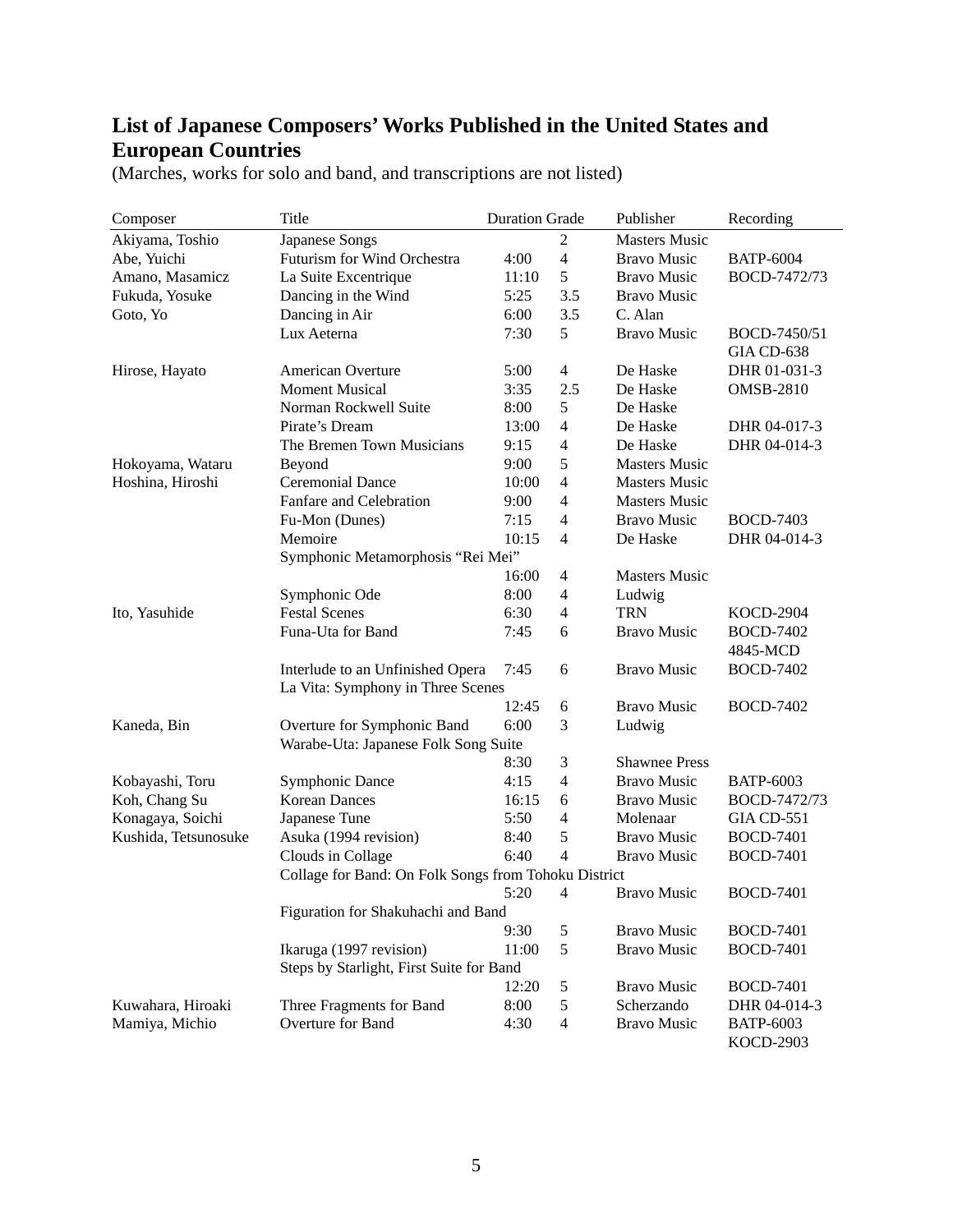| Mashima, Toshio    | Jacob's Ladder to a Crescent             | 7:20                                | 5              | De Haske           | <b>KOCD-2905</b> |  |  |  |
|--------------------|------------------------------------------|-------------------------------------|----------------|--------------------|------------------|--|--|--|
|                    | Les Trios Notes du Japon                 | 18:00                               | 5              | <b>Bravo Music</b> | K 11154          |  |  |  |
|                    |                                          |                                     |                |                    | GIA CD-638       |  |  |  |
|                    |                                          |                                     |                |                    | BOCD-7458/59     |  |  |  |
|                    |                                          |                                     |                |                    | <b>KOCD-2908</b> |  |  |  |
| Matsuura, Kinya    | Han-Nya                                  | 6:10                                | $\overline{4}$ | <b>Bravo Music</b> | <b>PCDZ-1432</b> |  |  |  |
| Mikami, Jiro       | Sinfonietta                              | 4:00                                | $\overline{4}$ | <b>Bravo Music</b> | <b>BATP-6002</b> |  |  |  |
| Miyoshi, Akira     | Festa for Wind Orchestra                 | 4:00                                | 5              | <b>Bravo Music</b> | <b>BATP-6003</b> |  |  |  |
| Natori, Goro       | <b>Revelation for Band</b>               | 4:20                                | 6              | <b>Bravo Music</b> | <b>BATP-6004</b> |  |  |  |
| Nishimura, Yukiko  | Star Ship                                | 4:20                                | $\overline{4}$ | Southern Music     | BOCD-7470/71     |  |  |  |
| Ohguri, Hiroshi    | Fantasy on Osaka Folk Tunes              | 9:00                                | 5              | J. W. Pepper       | <b>KOCD-2902</b> |  |  |  |
| Sakai, Itaru       | Alpine Flowes Party!                     | 10:45                               | $\overline{4}$ | De Haske           |                  |  |  |  |
|                    | Daibutsu To Shika: Great Buddha and Deer |                                     |                |                    |                  |  |  |  |
|                    |                                          | 7:10                                | 5              | De Haske           | DHR 04-014-3     |  |  |  |
|                    | Fanfare of Wakakusa Hill                 | 0:50                                | 3              | De Haske           | DHR 04-014-3     |  |  |  |
|                    | Legacy of Woods                          | 5:15                                | 5              | De Haske           | DHR 04-018-3     |  |  |  |
|                    | Omisoka: The New Year's Eve              | 8:10                                | $\overline{4}$ | De Haske           | DHR 04-014-3     |  |  |  |
|                    |                                          | Tanabata: The Seventh Night of July |                |                    |                  |  |  |  |
|                    |                                          | 8:40                                | 4.5            | De Haske           | DHR 04-014-3     |  |  |  |
| Suzuki, Eiji       | Three Spectacles for Navy Blue           | 9:40                                | 5              | <b>Bravo Music</b> | BOCD-7472/73     |  |  |  |
| Tajima, Tsutomu    | Airs for Wind Orchestra                  | 5:30                                | 3              | <b>Bravo Music</b> |                  |  |  |  |
| Takahashi, Shin'ya | Jalan-jalan: Visions of Isle of the Gods |                                     |                |                    |                  |  |  |  |
|                    |                                          | 6:20                                | 5              | <b>Bravo Music</b> | BOCD-7456/57     |  |  |  |
|                    |                                          |                                     |                |                    | 4436-MCD         |  |  |  |
| Tatebe, Tomohiro   | Suite on Celtic Folk Songs               | 8:30                                | 4              | <b>Bravo Music</b> | GIA CD-638       |  |  |  |
| Toda, Akira        | Warabe                                   | 4:45                                | 3.5            | Kjos               |                  |  |  |  |
| Tsuyuki, Masato    | <b>Abstract for Band</b>                 | 5:30                                | 6              | <b>Bravo Music</b> | <b>PCDZ-1432</b> |  |  |  |
| Wada, Naoya        | As the Dawn Breaks                       | 2:30                                | $\overline{2}$ | Barnhouse          | <b>WFR342</b>    |  |  |  |
|                    | On Wings of Magic                        | 6:00                                | 3              | Barnhouse          | <b>WFR341</b>    |  |  |  |
|                    | The Explores of Orion                    | 4:15                                | 2.5            | Barnhouse          | <b>WFR336</b>    |  |  |  |
| Yagizawa, Satoshi  | Hymn to the Infinite Sky                 | 7:30                                | 5              | De Haske           |                  |  |  |  |
|                    | Machu Picchu: City in the Sky            | 12:00                               | 5              | <b>Bravo Music</b> |                  |  |  |  |
|                    | Sinfonia                                 | 6:00                                | $\overline{4}$ | De Haske           |                  |  |  |  |
|                    | Young Pheasants in the Sky               | 2:30                                | 3              | De Haske           |                  |  |  |  |
|                    |                                          |                                     |                |                    |                  |  |  |  |

CDs: BATP, BOCD, OMSB, PCDZ—Brain (distributed by Bravo Music) DHR—De Haske Records GIA—GIA K—Klavier KOCD—Kosei (distributed by Southern Music) MCD—Mark WFR—Walking Frog Records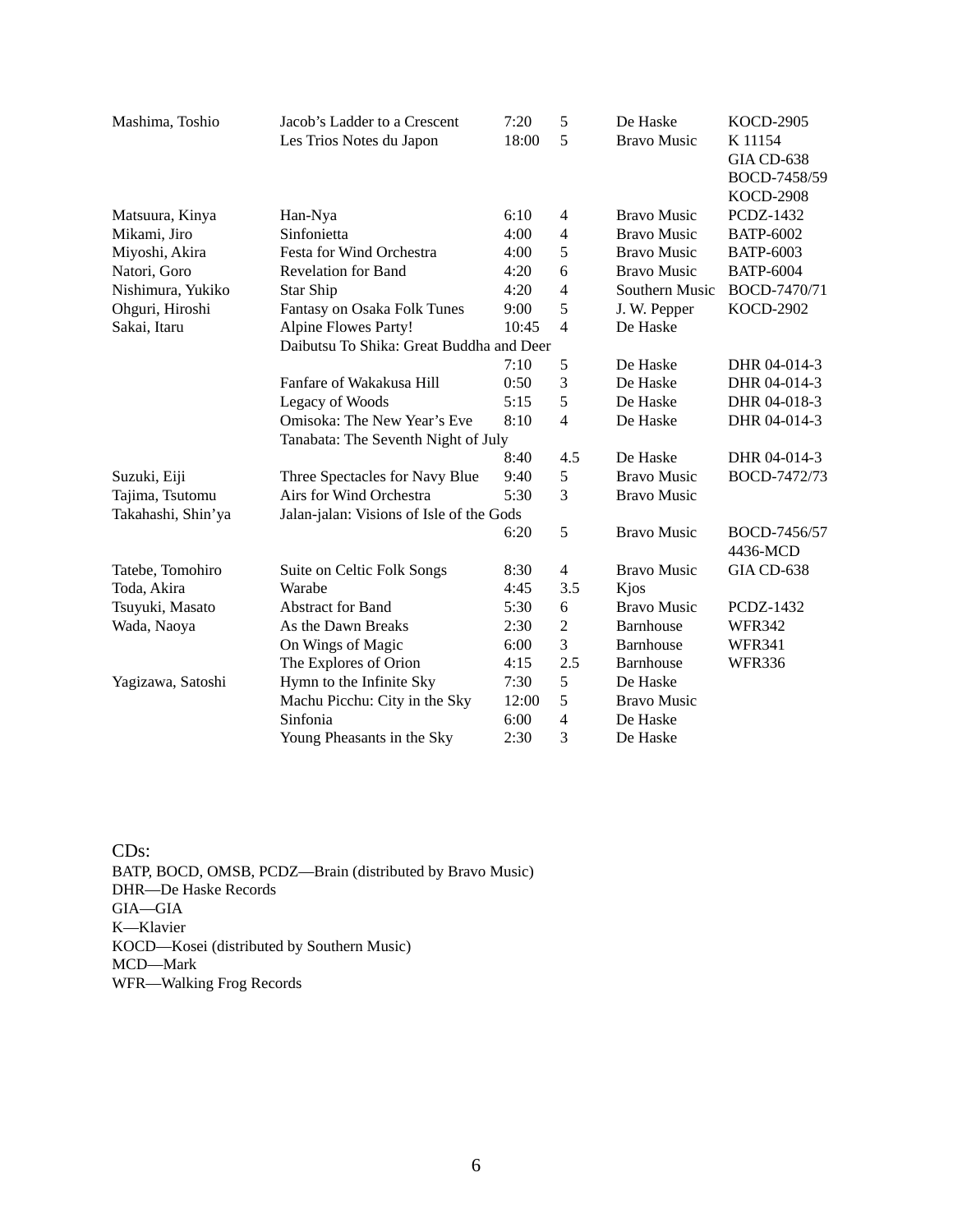## **List of Selected Works Which are Published in Japan and Available in the United States**

| Composer            | Title                                                         | <b>Duration Grade</b> |                | Publisher    | Recording         |  |  |  |
|---------------------|---------------------------------------------------------------|-----------------------|----------------|--------------|-------------------|--|--|--|
| Aki, Tohru          | Fiesta                                                        | 5:30                  |                | <b>Brain</b> | BOCD-7450/51      |  |  |  |
| Abe, Yuichi         | God's Phere: The Karnak Shrine                                | 10:00                 | 5              | <b>Brain</b> | BOCD-7472/73      |  |  |  |
|                     | <b>Infinito Fervore</b>                                       | 8:30                  | 4.5            | <b>Brain</b> | BOCD-7476/77      |  |  |  |
|                     | OGA Kinuburui                                                 | 11:50                 | 5              | <b>Brain</b> | BOCD-7458/59      |  |  |  |
| Amano, Masamicz     | Alas de Hierro                                                | 17:00                 | 5              | <b>Brain</b> |                   |  |  |  |
|                     | <b>Concert Grosso</b>                                         | 7:00                  | 6              | <b>Brain</b> | BOCD-7458/59      |  |  |  |
|                     | Emanacje I Medytacje Part 1                                   | 11:30                 | 6              | <b>Brain</b> | BOCD-7452/53      |  |  |  |
|                     |                                                               |                       |                |              | <b>BOCD-7148</b>  |  |  |  |
|                     | Emanacje I Medytacje Part 2                                   | 13:20                 | 6              | <b>Brain</b> | <b>BOCD-7148</b>  |  |  |  |
|                     | Expiation                                                     | 8:00                  | 5              | <b>Brain</b> |                   |  |  |  |
|                     | Music for an Imaginary Ballet 2                               | 6:35                  | 5              | <b>Brain</b> | BOCD-7454/55      |  |  |  |
|                     | Ohnai                                                         | 28:30                 | 5              | <b>Brain</b> | <b>BOCD-7148</b>  |  |  |  |
|                     | Revelation et Geoncide, Vers lecommencement a la fin du monde |                       |                |              |                   |  |  |  |
|                     |                                                               | 7:00                  | 5              | <b>Brain</b> |                   |  |  |  |
|                     | The Celebration Overture for Rising-Flourish                  |                       |                |              |                   |  |  |  |
|                     |                                                               | 8:35                  | $\overline{4}$ | <b>Brain</b> | BOCD-7470/71      |  |  |  |
|                     | Una Overtura Espanol Falsa "El Jadan de Los Lequerdos"        |                       |                |              |                   |  |  |  |
|                     |                                                               | 6:20                  | 5              | <b>Brain</b> |                   |  |  |  |
|                     | Yugagyo Cyugan: azuma kagami ibun                             |                       |                |              |                   |  |  |  |
|                     |                                                               | 7:50                  | 4              | <b>Brain</b> | BOCD-7456/57      |  |  |  |
|                     |                                                               |                       |                |              | 4744-MCD          |  |  |  |
| Fujita, Genba       | Kilsitan's Era                                                | 9:00                  | 5              | <b>ONT</b>   |                   |  |  |  |
| Fukuda, Yosuke      | KA-GU-RA for Band                                             | 7:40                  |                | <b>Brain</b> | BOCD-7454/55      |  |  |  |
| Fukushima, Hirokazu | A Centenary Celebration                                       | 8:00                  | 3.5            | <b>Brain</b> | available in 2007 |  |  |  |
| Goto, Yo            | A Festival Suite                                              | 8:00                  | 3              | <b>Brain</b> | BOCD-7458/59      |  |  |  |
|                     | Claritas: A Movement for Symphonic Band                       |                       |                |              |                   |  |  |  |
|                     |                                                               | 7:15                  | 5              | <b>Brain</b> | BOCD-7472/73      |  |  |  |
| Hirose, Hayato      | Captain Marco                                                 | 10:25                 | 4              | <b>Brain</b> | BOCD-7452/53      |  |  |  |
| Hoshina, Hiroshi    | An Ancient Festival                                           | 15:20                 | 5              | Kosei        | <b>BOCD-7403</b>  |  |  |  |
|                     |                                                               |                       |                |              | KOCD-3075         |  |  |  |
|                     |                                                               |                       |                |              | 4845-MCD          |  |  |  |
|                     | Deux Paysages Sonores (Part 1)                                |                       |                | Kosei        | <b>KOCD-2902</b>  |  |  |  |
|                     | Lamentation to— (Theme & Variations)                          |                       |                |              |                   |  |  |  |
|                     |                                                               | 18:30                 | 5              | <b>Brain</b> | <b>BOCD-7403</b>  |  |  |  |
| Iijima, Toshinari   | A Stroll by the Lakeside                                      | 5:20                  | $\overline{4}$ | <b>Brain</b> | BOCD-7458/59      |  |  |  |
|                     | August 6, 1945: Never Forget Hiroshima                        |                       |                |              |                   |  |  |  |
|                     |                                                               | 12:00                 | $\overline{4}$ | <b>Brain</b> | BOCD-7470/71      |  |  |  |
|                     | Born in the Wave: The Poem of Sea 7:15                        |                       | 4              | <b>Brain</b> | BOCD-7458/59      |  |  |  |
|                     | Illusions in Shiiba: The Poem of Winds                        |                       |                |              |                   |  |  |  |
|                     |                                                               | 8:35                  | $\overline{4}$ | <b>Brain</b> | BOCD-7456/57      |  |  |  |
|                     | Landscape: Dead Tree Standing                                 | 9:00                  | 5              | <b>Brain</b> | BOCD-7474/75      |  |  |  |
|                     | Poem of Winds: A Suite on Kyusyu Folk Songs                   |                       |                |              |                   |  |  |  |
|                     |                                                               | 14:15                 | $\overline{4}$ | <b>Brain</b> | BOCD-7454/55      |  |  |  |
|                     | River Greened Land                                            | 7:30                  | $\mathfrak s$  | <b>Brain</b> | <b>BOCD-7168</b>  |  |  |  |

(Marches, works for solo and band, and transcriptions are not listed)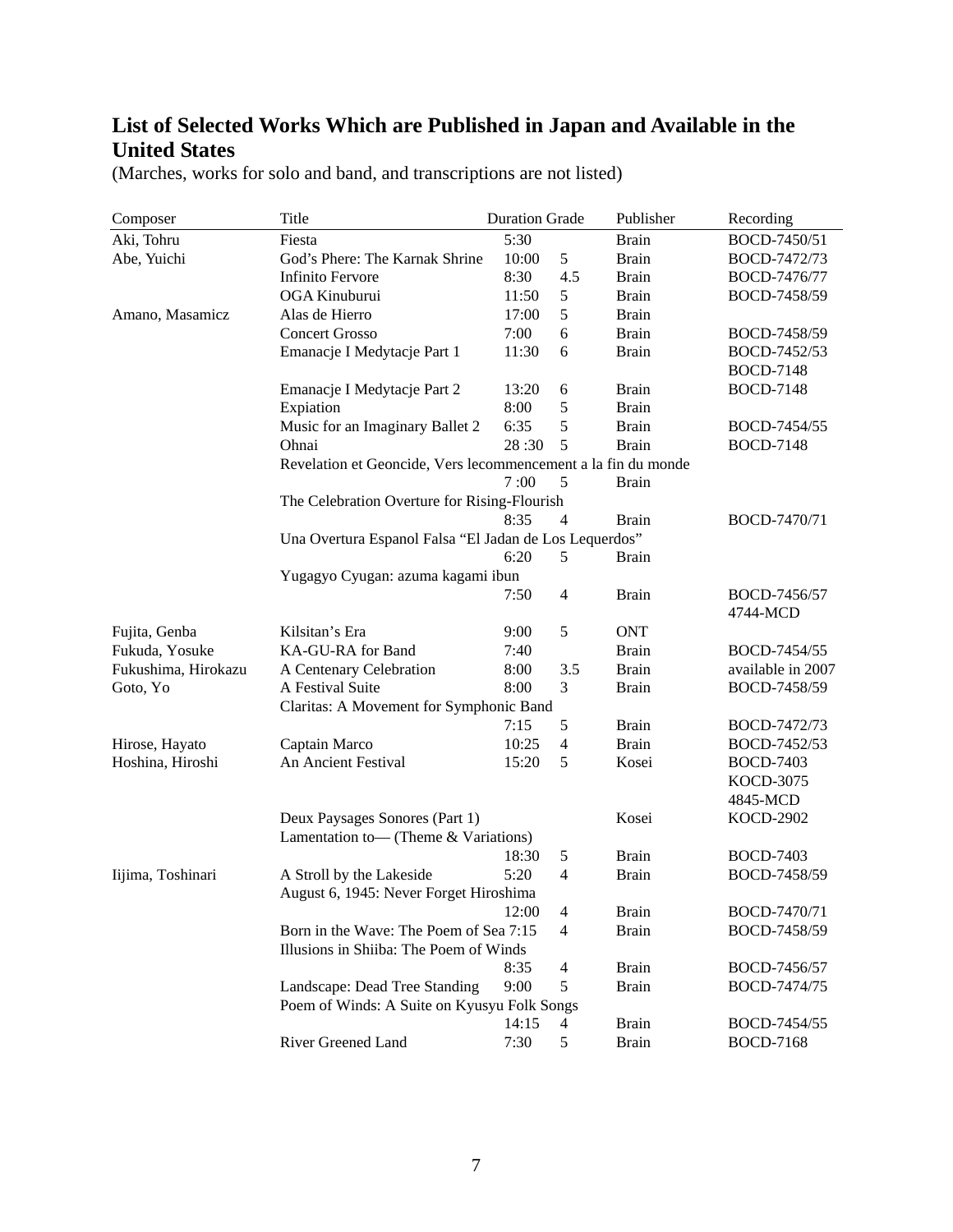| Ito, Yasuhide      | Gloriosa: Symphonic Poem for Band                              |       |                |              |                   |  |  |
|--------------------|----------------------------------------------------------------|-------|----------------|--------------|-------------------|--|--|
|                    |                                                                | 20:00 | 5              | <b>ONT</b>   | <b>BOCD-7402</b>  |  |  |
|                    |                                                                |       |                |              | KCD-11077         |  |  |
|                    |                                                                |       |                |              | <b>KOCD-2902</b>  |  |  |
| Kaneda, Bin        | Ballade V for Wind Orchestra                                   | 9:40  | 5              | <b>Brain</b> | <b>BOCD-7404</b>  |  |  |
|                    | Divertimento II for Symphonic Band                             |       |                |              |                   |  |  |
|                    |                                                                | 17:20 | $\overline{4}$ | <b>Brain</b> | <b>BOCD-7404</b>  |  |  |
|                    | Passacaglia for Symphonic Band                                 | 6:10  | $\overline{4}$ | <b>ONT</b>   | <b>BOCD-7404</b>  |  |  |
|                    |                                                                |       |                |              | <b>KOCD-2905</b>  |  |  |
|                    | Suite for Symphonic Band                                       | 14:30 | $\overline{4}$ | <b>Brain</b> | <b>BOCD-7404</b>  |  |  |
| Kikuchi, Yukio     | Suite for Wind Orchestra                                       | 13:40 | 5              | <b>Brain</b> | BOCD-7450/51      |  |  |
|                    |                                                                |       |                |              | 4744-MCD          |  |  |
| Koyama, Kiyoshige  | Kobiki-Uta                                                     | 10:00 | $\overline{4}$ | <b>ONT</b>   |                   |  |  |
|                    | Nomen                                                          | 24:00 | 5              | Kosei        | <b>KOCD-2903</b>  |  |  |
| Miyoshi, Akira     | Stars Atlanpic '96                                             | 9:00  | 5              | Kosei        | <b>KOCD-2903</b>  |  |  |
| Morita, Kazuhiro   | Serenade for Wind Orchestra                                    | 12:00 | $\overline{4}$ | <b>Brain</b> | BOCD-7476/77      |  |  |
| Nagao, Jun         | <b>Fluttering Maple Leaves</b>                                 | 20:00 | 5              | <b>Brain</b> |                   |  |  |
|                    | La Saison Limineuse du Vent Vert 22:00                         |       | 5              | <b>Brain</b> |                   |  |  |
|                    | Reminiscence                                                   | 7:30  | 5              | Kosei        | <b>KOCD-2906</b>  |  |  |
| Nakahashi, Yoshio  | Blessed Promising Future: Festival Overture for Symphonic Band |       |                |              |                   |  |  |
|                    |                                                                | 11:40 | 6              | <b>Brain</b> | BOCD-7476/77      |  |  |
| Sakai, Itaru       | Konide                                                         | 6:30  | 5              | <b>Brain</b> | <b>BOCD-7168</b>  |  |  |
|                    | Mi-na-to                                                       | 11:10 | 5              | <b>Brain</b> | BOCD-7456/57      |  |  |
|                    | Spirito de Bressa                                              | 6:30  |                | <b>Brain</b> |                   |  |  |
| Sakai, Takamasa    | Jeanne d'Arc: Lyric Poem for Wind Orchestra                    |       |                |              |                   |  |  |
|                    |                                                                | 19:00 | 5              | <b>Brain</b> | BOCD-7472/73      |  |  |
|                    |                                                                |       |                |              | <b>BOCD-7168</b>  |  |  |
|                    | Prelude for Festival                                           | 7:10  |                | <b>Brain</b> | BOCD-7470/71      |  |  |
| Shimizu, Daisuke   | <b>Improving Dance: Four Episodes</b>                          | 16:00 |                | <b>Brain</b> | <b>BOCD-7168</b>  |  |  |
| Suzuki, Eiji       | Awakening                                                      | 6:20  | $\overline{4}$ | <b>Brain</b> | BOCD-7470/71      |  |  |
|                    | Icarus with the Eternal Wings                                  | 6:45  | 3              | <b>Brain</b> | BOCD-7458/59      |  |  |
|                    | Fanfare "S-E-A"                                                | 3:30  |                | <b>Brain</b> | BOCD-7470/71      |  |  |
|                    | <b>Morning Stars</b>                                           | 4:45  |                | <b>Brain</b> | BOCD-7454/55      |  |  |
|                    | Songs and Dances                                               | 7:00  | $\overline{4}$ | Kosei        | <b>KOCD-2905</b>  |  |  |
|                    | The Fete of Light                                              | 7:40  |                | <b>Brain</b> | BOCD-7456/57      |  |  |
| Takahashi, Hiroki  | Saariselka Wood Overture                                       | 7:30  | 3.5            | <b>Brain</b> | available in 2007 |  |  |
| Takahashi, Shin'ya | A Song of Straits                                              | 10:00 | 5              | <b>Brain</b> |                   |  |  |
|                    | Atlantis                                                       | 8:00  | 3              | <b>Brain</b> | BOCD-7470/71      |  |  |
|                    | KA-EN                                                          | 7:20  | 5              | <b>Brain</b> | <b>BOD-3005</b>   |  |  |
|                    | <b>Glacier Express</b>                                         | 6:25  | $\overline{4}$ | <b>Brain</b> | BOCD-7458/59      |  |  |
|                    | Gold Rush!                                                     | 5:00  | 3              | <b>Brain</b> | <b>BOCD-7168</b>  |  |  |
|                    |                                                                |       |                |              | 6196-MCD          |  |  |
|                    | Sharaku                                                        | 8:10  | $\sqrt{5}$     | <b>Brain</b> | <b>BOCD-7168</b>  |  |  |
|                    | Wright Flyer                                                   | 10:00 |                | <b>Brain</b> |                   |  |  |
| Tamura, Fumio      | <b>Charlotte: Beauty Grotesque</b>                             | 8:30  | 5              | <b>Brain</b> | BOCD-7458/59      |  |  |
|                    | Pretty Woman                                                   | 8:50  | $\mathfrak s$  | Brain        | BOCD-7450/51      |  |  |
| Tatebe, Tomohiro   | <b>Breath of Gaia</b>                                          | 7:50  | $\overline{4}$ | <b>Brain</b> | BOD-3013          |  |  |
|                    | Dance Celebration                                              | 3:05  |                | Brain        | BOCD-7456/57      |  |  |
|                    | Intermezzo 11/09/01                                            | 6:30  | 3.5            | Brain        | BOCD-7470/71      |  |  |
|                    | Music for Celebration                                          | 5:20  |                | <b>Brain</b> | BOCD-7452/53      |  |  |
|                    | On the Night of the Centaur Festival                           |       |                |              |                   |  |  |
|                    |                                                                | 13:00 | $\overline{4}$ | <b>Brain</b> | BOCD-7474/75      |  |  |